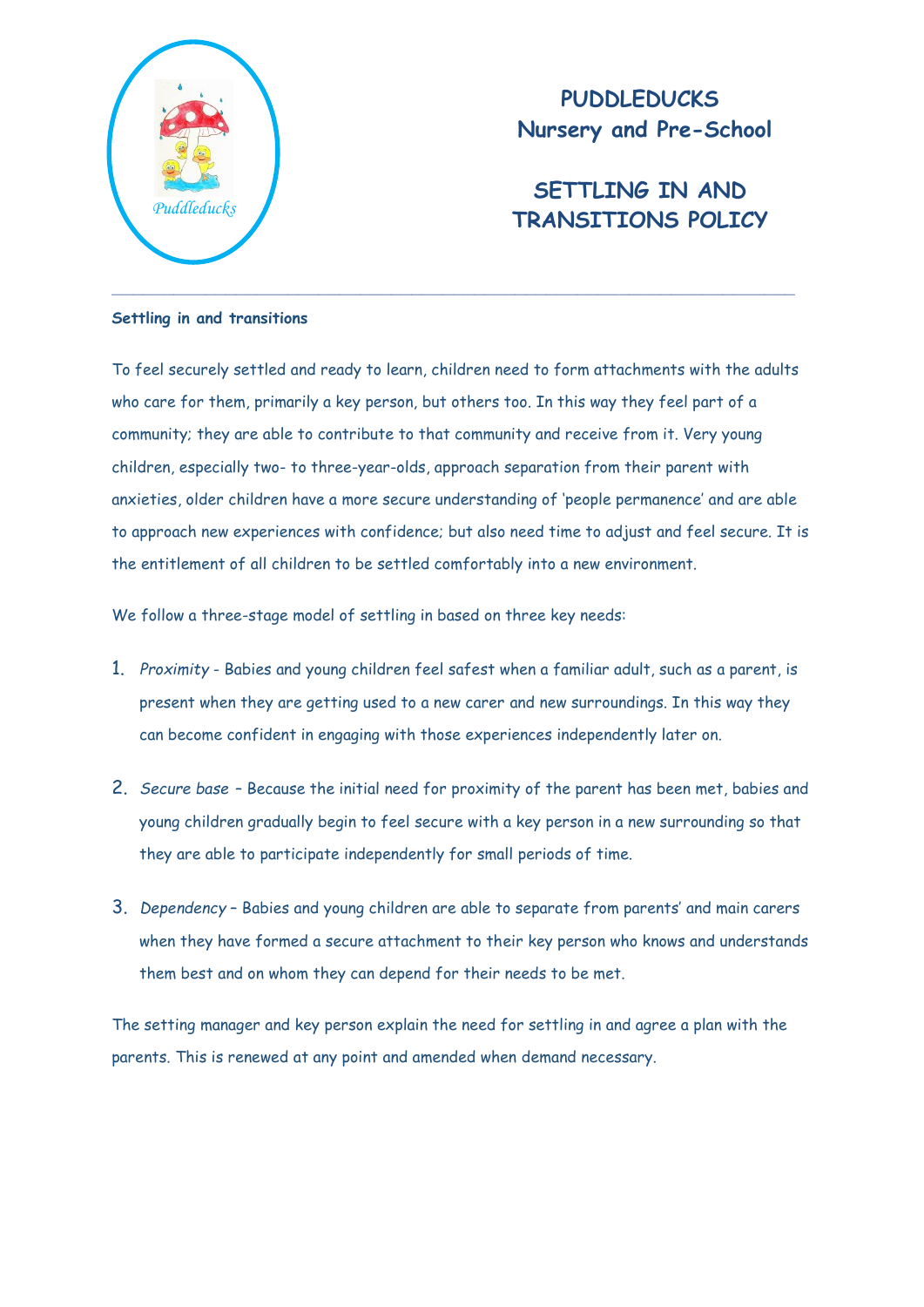# **Settling-in for babies, children under two and those with SEND**

- Start times for babies are staggered to allow sufficient one to one time with each child and parent.
- If a child has been identified as having SEND then the key person/SENCO and parents will need to identify and address potential barriers to settling in e.g. timings of medication and invasive procedures, specific routines and levels of support.

# **Promoting proximity**

- .On the first day, the key person shows the parent around, introduces members of staff, and explains how the day is organised, making the parent and child feel welcome and comfortable.
- The key person always greets the child.
- The parent is invited to play with their child and the key person spends time with them at the first 'taster session'.
- If a second taster session is booked, it is best to include a nap time or feed time, so the staff can provide intimate care.
- The key person will engage the baby in eye contact but not rush to handle or hold the baby if this causes them distress on the first visit.
- The key person observes to see if the baby is recognising them, beginning to explore the environment (if able), noting what they seem to like and making sure it is available the next day.

# **Promoting secure base**

- When the young child has experienced different times of the day, these are then fitted together to establish continuity of the day.
- When the parent leaves, they always say goodbye.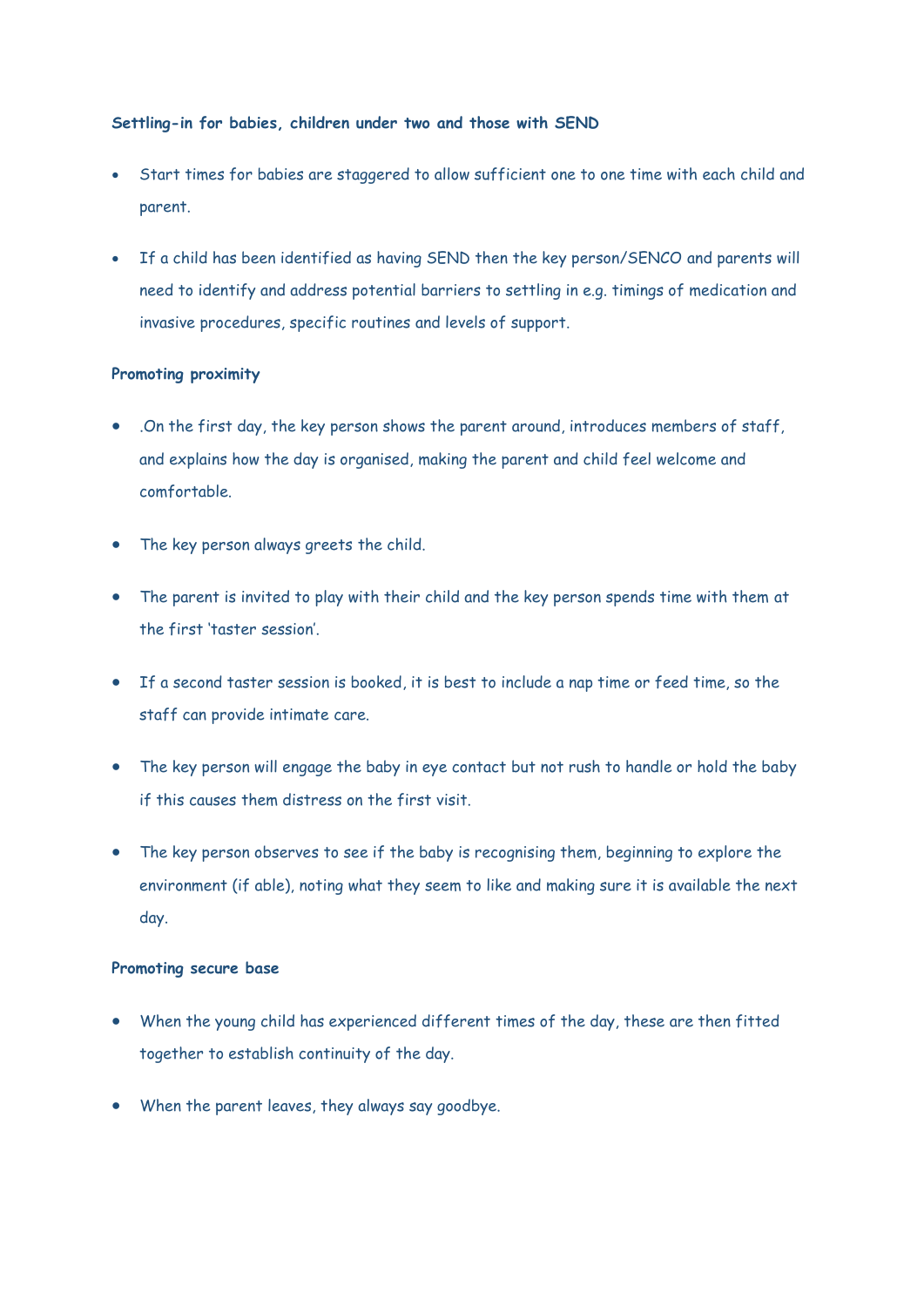• Parents can be asked to bring in a recently worn tee shirt or scarf that smells of them. Babies will often settle if they can smell the familiar smell of the parent. Some parents may agree to send in a recording of a song that they sing to get their baby to sleep, especially if it is in their home language.

#### **Promoting dependency**

Attachment can be seen when the baby shows signs that they are happy to transfer their need to be dependent onto the key person. Key persons look for signs such as the baby being pleased to see them, looking for them when distressed, holding out their arms to be held, establishing eye contact, responding to play, feeding and taking comfort from the key person.

# **Part-time babies and toddlers**

Part-time babies have the same needs when settling in as full-time babies. However, part-time attendance means that there may be gaps between times the baby is in one week to the next.

#### **When babies do not seem to settle**

- It is not good for babies to be in a setting when they are acutely distressed and anxious. A baby who is not securely attached and settled is overwhelmed with fear. They are unable to participate in any activity and do not learn. It is not in their immediate or long-term interest to attempt to prolong what is an agonising experience for them.
- A highly distressed baby will need 1:1 attention consistently; their distress will upset other babies and put stress on staff. If this is the case, the key person discusses with the manager or deputy.
- Attempts are made to reduce anxiety and distress through a planned approach with the parent.
- The 3 stages of settling-in are reviewed and the plan is pitched back at the appropriate stage.
- Particular triggers of distress are discussed to see what can be done to alleviate it.
- If all attempts have been made and the baby or toddler still cannot cope without the parent, then a review of the settling in process may necessitate starting again. For a child 'in need'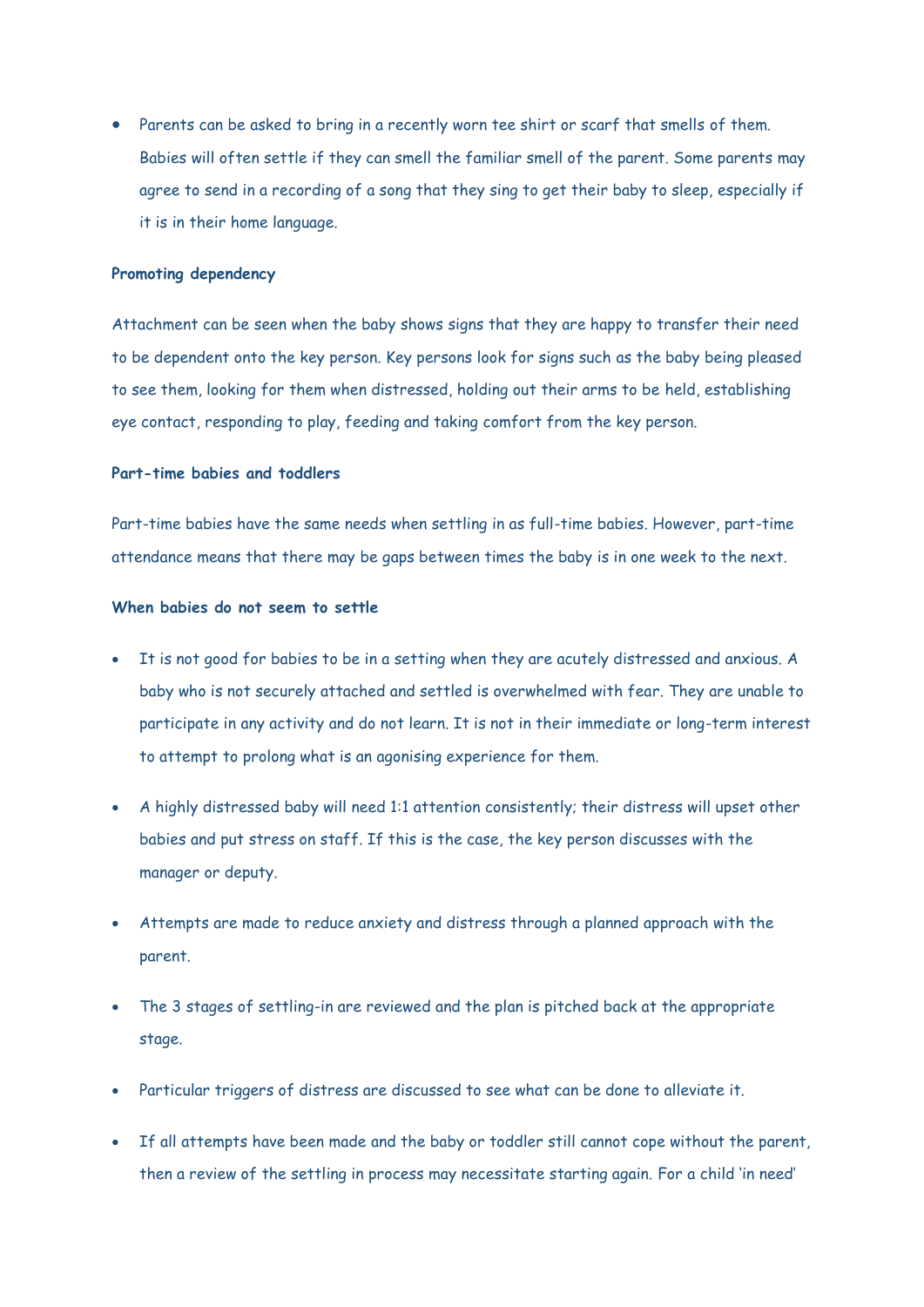this may need to be discussed with the social care worker, where one is allocated to the child, health visitor or referring agency.

# **Prolonged absences**

- If babies or toddlers are absent from the setting for any for periods of time beyond one or two weeks, their attachment to their key persons will have decreased and will need to be built up again.
- Parents are made aware of the need to 're-settle' their children and a plan is agreed.

#### **Moving up rooms**

- One-year olds are not moved to the room above before they can emotionally cope; they are given the opportunity to visit the group in the room above as part of a normal day and participate in play and join in at mealtimes, becoming familiar with adults, children and the environment.
- When approaching their 'move up', and when a vacancy arises, a new key person is identified. The key person discusses the plan for the child moving up with the parents.
- The baby room key person and the parents agree how the child will be settled.
- The current key person will spend time with the child in the new group, liaising with the new key person and ensuring that the child is familiar with all the main times of the day.
- The child gradually spends more time with the new key person until they can cope in their new room.

## **Two-year-olds starting a setting for the first time**

- A two-year-old may have little or no experience of group care. As part of gathering information from parents, it is important to find out about the child's experience of nonparental care, for example grandparents, or childminder; this informs staff as to how a child may respond to a new situation.
- The three-stage approach involving *Proximity, Secure Base* and *Dependency/Independence* is applied to two-year-olds as to younger children.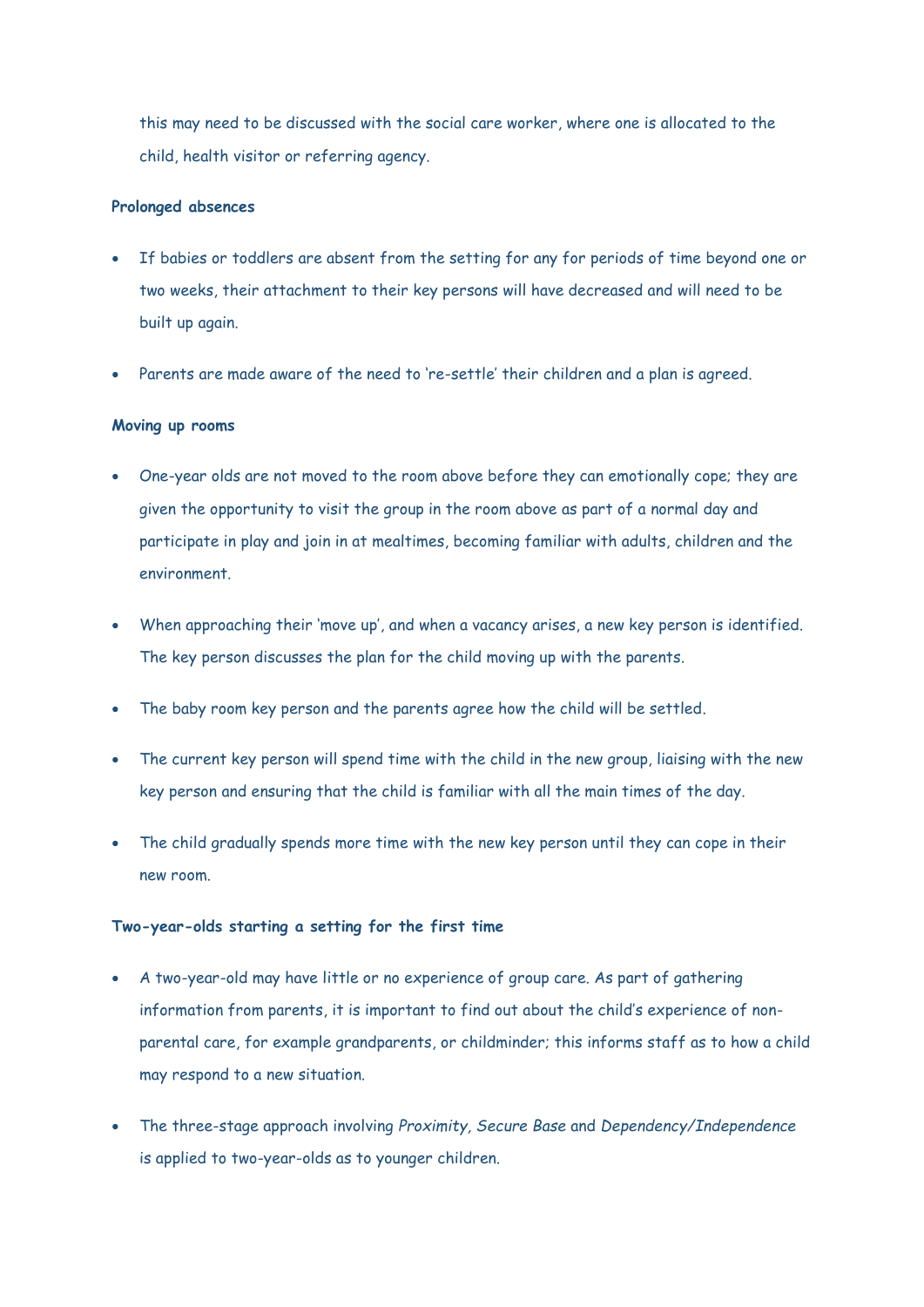- After the induction meeting with the setting manager or deputy and key person, a settling-in plan is drawn up.
- To settle in a two-year-old, the setting will go through the same process of gradually increasing the time a child attends.
- It is evident that the child is developing a sense of secure base when they show interest in activities and begins to engage with the key person and other children.
- Separation causes anxiety in two-year-olds, as they have no concept of where their parents have gone. Parents should always say goodbye and tell them when they will return. Patience with the process will ensure children are happy and eager to come to play and be cared for in the setting.

## **Three- and four-year-olds**

- Most children of this age can move through the stages more quickly and confidently.
- Some children take longer, and their needs for proximity and secure base stages should be accommodated as much as possible.
- Some children appear to leap to dependency/independence within a couple of days. In most cases, they will revert to the need for proximity and secure base. It can be difficult to progress to true dependency/independence and this can be frustrating.
- Parents are encouraged to explain to their child where they are going, and that they will return.

## **For children whose first language is not English**

- For many children learning English as an additional language, the stage of proximity takes longer as the child is dependent upon the parents' input to make sense of what is going on.
- If the parent does not speak English, efforts are made to source an interpreter for induction; it will be helpful for them to see around the setting and be clear about their role in interpreting in the play area.